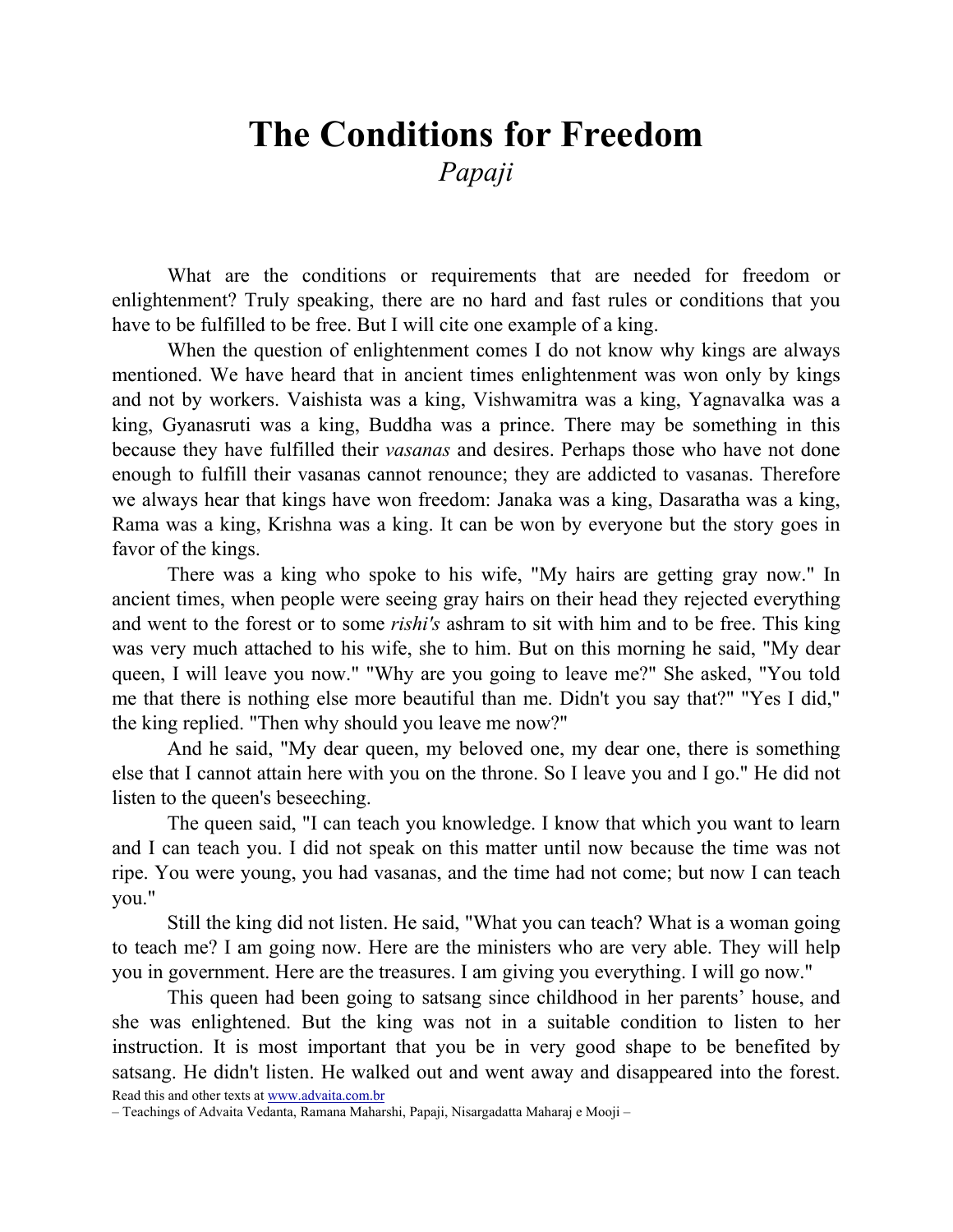The queen had also learned yoga, so she sat in samadhi and her subtle body went all over the place to find out where the king was sitting in meditation looking for freedom. And she saw him living and meditating in a thatched hut. So the queen thought, "This is the right time for me to teach."

She disappeared in the night and went in the disguise of a young sadhu - dressed up as a sadhu, as a man. She declared that she belonged to Vaikunth Loka. "I have come because you have rejected everything," she said. "I have come because you are a very serious seeker of truth and I will teach you." He was very happy. He prostrated before the sadhu and welcomed him, saying that this was the time he needed a teacher. So every night she would disappear from the palace and go and teach. The sadhu told a whole story to him, how he was the king of a certain country, he had a queen and everything but he rejected everything.

The sadhu told the king, "Your renunciation is not yet complete because what has to be renounced is not yet renounced. You renounced your palace but instead here is a thatched hut. There's no difference between a palace and a thatched hut. You have the same attachment now with the thatched hut. Instead of your royal robes you are now wearing this soiled robe of a renunciate." The king left the hut and threw off his robe, so he was standing nude.

"Now is my renunciation complete?" "Not yet, not yet. Still you are attached to something, and with attachment, freedom is not possible." "Only the body is left," said the king. "Only my body is there, so I am going to throw my body into the fire." "Wait," said the sadhu. "Wait. What harm has this poor body done to you? You do not need to throw it away. Perhaps through this body you can attain freedom. This body is inert. Why do you want to throw it away? This is a beautiful chance for you to work through this body. Something else has to be renounced, not the body. Even in your sleep you have no body, still you are not enlightened and you are not free. During sleep you do not see anybody, yet you are not free. Even at death your body is cremated, yet you are not free. You have to renounce that which has to be renounced."

The king did not understand what has to be renounced. "You have to renounce that through which you are renouncing everything, and through which you think that you are going to have emancipation and wisdom. That has to be renounced. What is that? Mind. The mind has to be renounced. You did not do it when you were in the palace and also here you cannot do without it. You have not won freedom living in the palace and also here you are still bound. Until you renounce mind you cannot be free."

The king agreed to do this, but how to do it? How is it possible to renounce the mind? He did not know how to renounce the mind. So the sadhu taught him. Every night this young sadhu appeared before him, spent the whole night, and then flew back to the palace in the morning to attend to the affairs of the court and the king. She had a very

Read this and other texts at www.advaita.com.br

<sup>–</sup> Teachings of Advaita Vedanta, Ramana Maharshi, Papaji, Nisargadatta Maharaj e Mooji –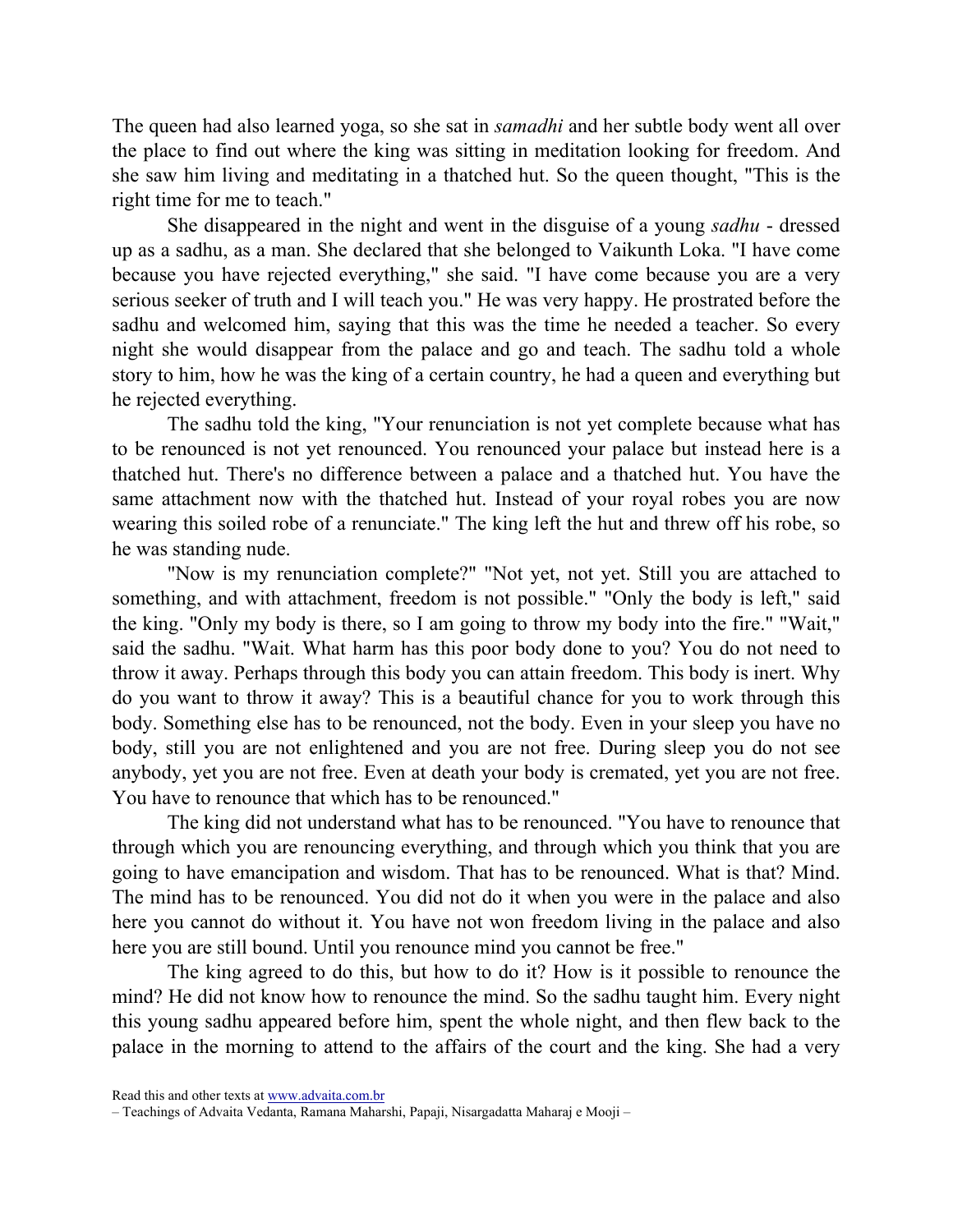active day and also a very active night. At night she was a guru; in the day she was a queen.

She told him what has to be done. She told him to sit quiet and she told him how to get rid of this mind. "The mind is a vasana - a desire. Whose desire? My desire. This mind is just a thought. The prime thought, the first thought, is only the 'I' thought. There is no difference between 'I' and mind. "I," ego, and mind are all the same thing. So how is it possible to get rid of this 'I'? The king said, "How could I get rid of this 'I'?"

In everything - in anything that you do - the 'I' is always maintained. Therefore there is no possibility of success. No one can win freedom, whether he be in an ashram or working by himself alone on the heights of the Himalayan mountains. The 'I' is still maintained. "I am meditating. I am performing pilgrimages. I am doing all these things. I am chanting such-and-such a formula." The 'I' is still there. Unless this 'I' is killed there is no use of any sadana that you do."

This young sadhu now told this yogi, "I will tell you a way how to get rid of this mind in the shape of 'I.' Find out where this 'I' is rising from. Question yourself, 'Where is this 'I' rising from?'" "It is very difficult to find," said the king. "It is very difficult because I have never heard about this before. No one ever told me about it. No one ever asked me to question where this 'I' is rising from."

We are working with this question here every day. Some say that it is very difficult, that they don't get it, they don't understand. A few are able to do it for some time, and I am glad. But again, after a week or so they say that the old tendencies come back. The whole-hearted *jignasa* - the fire of desire for freedom that is needed - is not there. It's only for fun's sake, reading some books and hearing from so-called teachers, going to so-called centers in the world which teach freedom. People are attracted there and sit with a teacher who doesn't know himself - he is not free himself. He doesn't belong to the tradition of gurus; neither did he have a guru, so he has no right to speak on gyana - knowledge. You have to see the lineage of the guru, to which lineage does the teacher belong? Otherwise you are misled, misguided and lost forever.

Do not waste your life this time, this human incarnation. It is very difficult to maintain the desire for freedom in human life. Most human beings are just two-legged animals, two-legged beasts interested only in sex, food and sleep. This is what animals and man have in common: food, sex and sleep. The only difference between animals and man is that we have the option, we have discrimination, to utilize this blessed human temple of God for the sake of freedom. We have had better sex as a pig. We have had better food as a wolf. If you overeat you have to go to the doctor in the evening. We don't even have the stamina to eat that a wolf does. And animals sleep much better that we do. Man has to use sleeping pills and other drugs to be able to sleep.

Read this and other texts at www.advaita.com.br Coming back to the story, the king was slowly learned from the young sadhu and he came to know the Truth. He said, "Respected guru, I prostrate before for you. I

– Teachings of Advaita Vedanta, Ramana Maharshi, Papaji, Nisargadatta Maharaj e Mooji –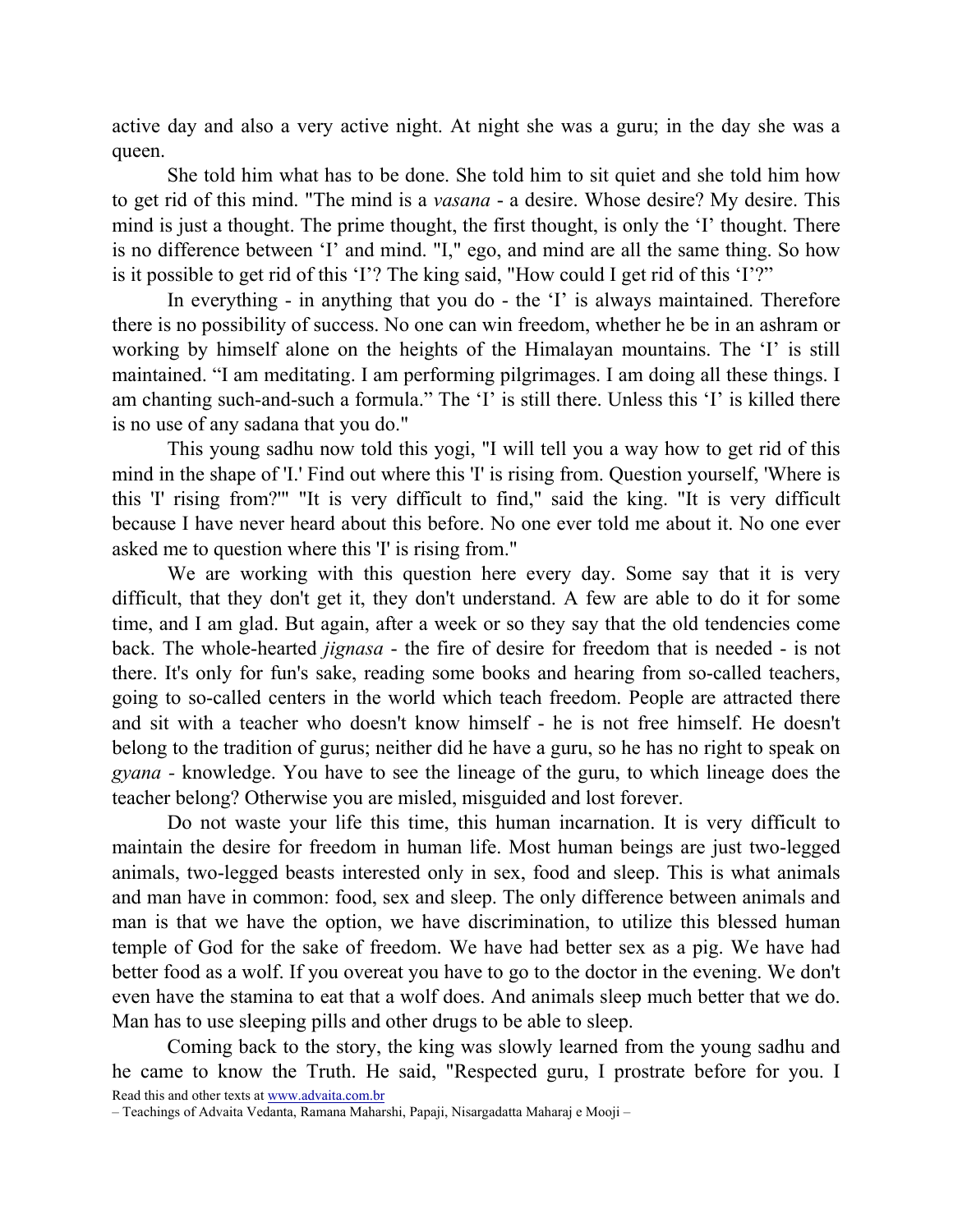searched, I have found the place where this 'I' is rising from, and I don't see anything there."

This is the experience of everyone who comes and sits in front at satsang. Yesterday I received a letter from a girl was here and has now gone back to Holland. She wanted some clarification. "I learned, and I am practicing here also, but I don't find anything. I don't find anything. I don't see anything. I just see that I am very happy in this moment. Is this the right state or is there any mistake in this?"

Those who have this experience have to stay a little longer so that they do not forget it. Why not finish up the whole thing here and now? It doesn't take time. You have come for this purpose and I am very happy that we are here to share our experiences with each other. We have to make sure that we are all happy so that we can go back home and help our friends also. In this way this will spread through the whole world like a wild fire. This is the right time. I am seeing the result. One single person who goes from here is quite enough.

This king told the sadhu, "I am very happy about what has occurred, but what is freedom? What was this idea of freedom?" The sadhu replied, "You have entertained a concept that you were bound. You were bound so you wanted to be free. This is the direct path to freedom where this concept of bondage has now vanished. When the concept of bondage has vanished the concept of freedom also goes. While walking barefoot in the forest we may be pricked by a thorn in the foot. So we try to take another thorn to take the first thorn out, and then we throw both of them away. In the same way, bondage is only a concept. To remove this thorn we need another concept of freedom. When the time comes that both the thorns are thrown away we do not know anything, we do not know what happened. Now you will have to put all your strength to not be recalled by habits which are millions of years old. These old habits are also a concept. Where do the habits go when you sleep? Then there are no old habits and no new habits either. There is no bondage and also there is no freedom."

The king was staying in this state and the sadhu was still waiting with him. One week passed in this state and he was absolute blissful, in a stateless state. So the sadhu came and asked him, "What more do you want? What more do you need? This is freedom. Remain as this wherever you are, even sitting in the palace with your queen. Isn't this possible?"

"I was very attached to my queen, and these attachments could not have helped me," the king replied. "Therefore I had to reject them all. I do not know if she could have taught me. She was a stupid woman and said she could teach me knowledge. It's a good thing that it was my good karma to be blessed by you, my satguru." Then he prostrated again and again; he went around the sadhu many times. The queen said to herself, "He's all right now." and removed her disguise. She removed the appearance of sadhu and became his queen and prostrated before the king. "Let us return to our palace," she said.

Read this and other texts at www.advaita.com.br

<sup>–</sup> Teachings of Advaita Vedanta, Ramana Maharshi, Papaji, Nisargadatta Maharaj e Mooji –